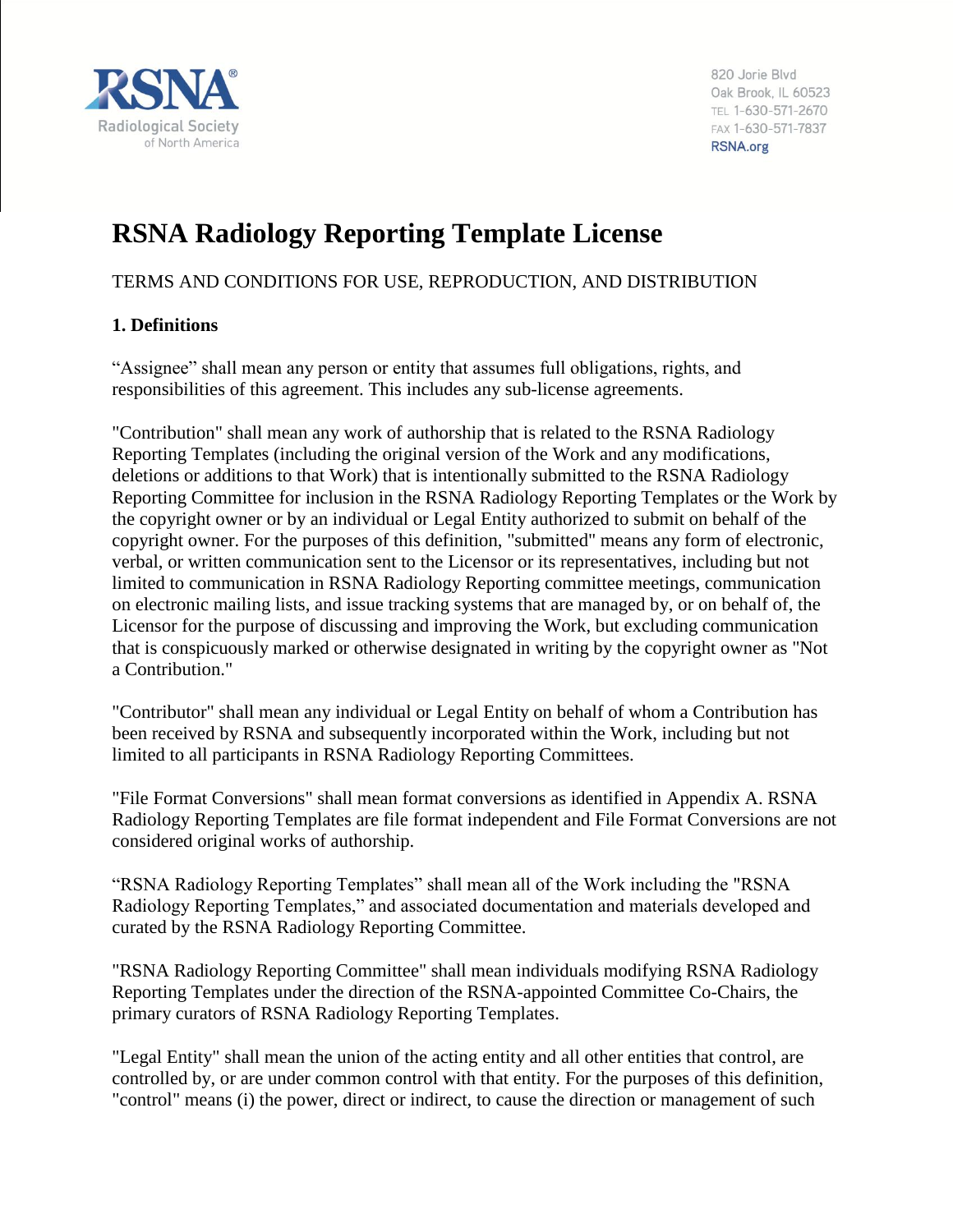entity, whether by contract or otherwise, or (ii) ownership of fifty percent (50%) or more of the outstanding shares, or (iii) beneficial ownership of such entity.

"License" shall mean the terms and conditions for use, reproduction, and distribution as defined by Sections 1 through 10 of this agreement.

"Licensee" shall mean an individual or Legal Entity exercising permissions granted by this License.

"Licensor" shall mean the copyright owner or entity authorized by the copyright owner that is granting the License.

"Modifications" shall mean any work that is based on (or derived from) the Work and for which the editorial revisions, content additions, annotations, elaborations, translations to other languages or other Modifications represent, as a whole, an original work of authorship. For the purpose of this License, File Format Conversions are not considered an original work of authorship. Modifications shall not include works that remain separable from, or merely link to the interfaces of the Work and Modifications thereof.

"Reporting Template" shall mean a formal and explicit specification of data elements, their properties and relationships organized into a schema or other document format that supports diagnostic reporting for specific radiology procedures.

"Release File Format" shall mean the file format for the RSNA Radiology Reporting Templates as identified in Appendix A.

"RSNA Radiology Reporting Templates" shall mean the released version of RSNA Radiology Reporting Templates as identified in Appendix A and as made available to the Licensee under this License and shall be the preferred form for creating and distributing Modifications.

"RSNA" shall mean the Radiological Society of North America, Inc., a Not-for-profit organization having its administrative offices at 820 Jorie Blvd., Oak Brook, IL 60523.

"Work" shall mean the RSNA Radiology Reporting Templates, and any work of authorship related to the RSNA Radiology Reporting Templates and made available under this License, as indicated by a copyright notice that is included in or attached to the Work as identified in Appendix B.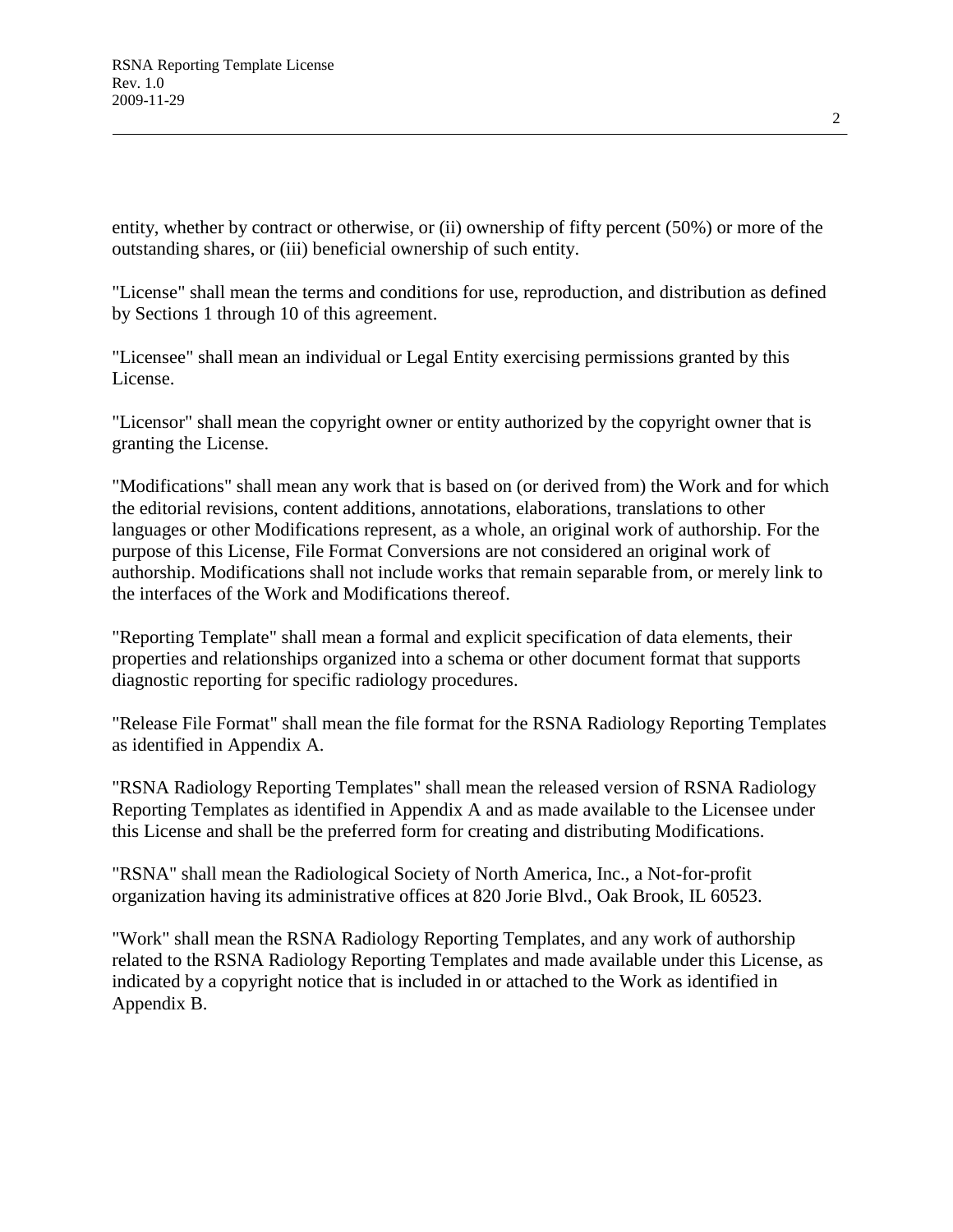## **2. Grant of Copyright License**

Subject to the terms and conditions of this License, RSNA and each Contributor hereby grants Licensee a perpetual, worldwide, non-exclusive, no-charge, royalty-free, copyright license to reproduce, publicly display, publicly perform, prepare Modifications, and distribute the Work with or without Modifications, subject to the Limited Use of Identifiers in Section Four (4) of this License.

RSNA reserves the right to use information and Contributions provided by the Licensee in making changes to RSNA Radiology Reporting Templates. Licensee agrees not to allege or enjoin infringement by RSNA for any Modifications, extensions or other improvements prepared by RSNA, or by any third party obtaining Modifications, extensions, or other improvements under license from RSNA.

## **3. Grant of Patent License**

Subject to the terms and conditions of this License, RSNA hereby grants to Licensee a perpetual, worldwide, non-exclusive, no-charge, royalty-free, irrevocable (except as stated in this section) patent license to make, have made, use, offer to sell, sell, import, and otherwise transfer the Work. If Licensee institutes patent litigation against any entity (including a cross-claim or counterclaim in a lawsuit) alleging that the Work or a Contribution incorporated within the Work constitutes direct or contributory patent infringement, then any patent licenses granted to Licensee under this License for that Work shall terminate as of the date such litigation is filed.

## **4. Limited Use of Identifiers**

Licensee may reproduce and distribute copies of the Work or Modifications thereof in any medium, with or without Modifications, provided that Licensee meets the following conditions:

a. File Format Conversions distributed by Licensee shall include specific conditions as identified in Appendix A.

b. Licensee shall identify the Work as "the RSNA Radiology Reporting Templates ", and if the Licensee wishes to distribute the Work so identified, Licensee agrees not to modify or alter the Work.; and

c. If Licensee distributes or causes to re-distribute Modifications, such Modifications shall not use the name or any part of the following names or titles: "RSNA," "RSNA Radiology Reporting Templates," "RSNA Radiology Reporting Committee," "RSNA Radiology Reporting Project," or any mark or identifier pertaining to the RSNA; and d. Licensee shall retain in the Work and any Modifications, all copyright, patent, trademark and identifiers, and attribution notices from the Work, excluding those notices that do not pertain to any part of the Modifications; and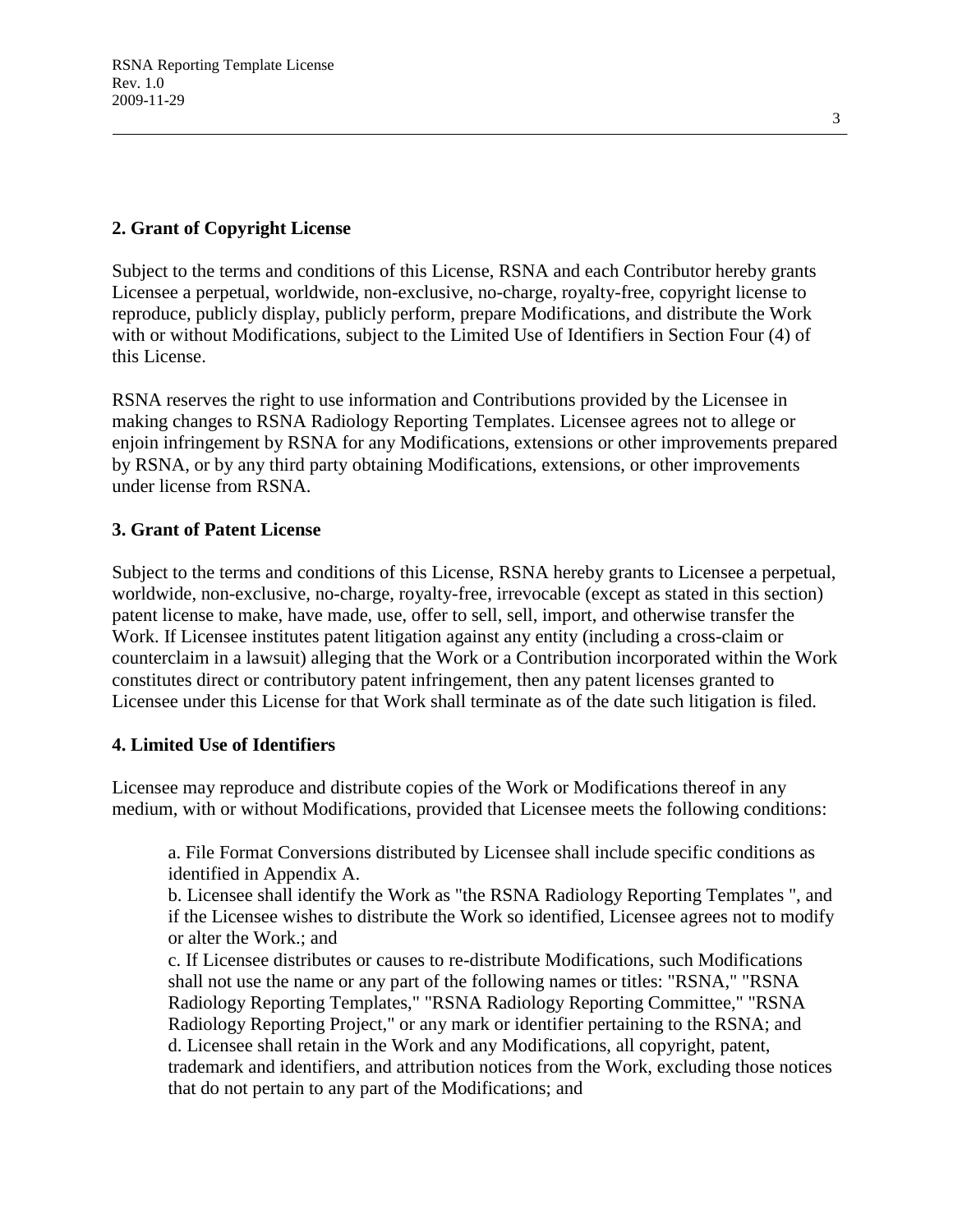e. Licensee shall cause any modified files to carry prominent notices stating that Licensee changed the files with a brief description of said changes; and f. If the Work includes a "NOTICE" text file as part of its distribution, then any Modifications that Licensee distributes must include a readable copy of the attribution notices contained within such NOTICE file, excluding those notice that do not pertain to any part of the Modifications, in at least one of the following places: within a NOTICE text file distributed as part of the Modifications; or, within a display generated by the Modifications, if and wherever such third-party notices normally appear. The contents of the NOTICE file are for informational purposes only and do not modify the License. Licensee may add Licensee's own attribution notices within Modifications that Licensee distributes, alongside or as an addendum to the NOTICE text from the Work, provided that such additional attribution notices cannot be construed as modifying the License.

Licensee may add its own copyright statement to Modifications and may provide additional or different license terms and conditions for use, reproduction, or distribution of Licensee's Modifications, or for any such Modifications as a whole, provided Licensee's use, reproduction, and distribution of the Work otherwise complies with the conditions stated in this License.

## **5. Attribution**

Any Work or Modifications which use or are based on RSNA Radiology Reporting Templates will include the following attribution statement:

"The [specify part or component] of this reporting template, publication or knowledgebase is based on [or is a modification of] the RSNA Radiology Reporting Templates developed at the Radiological Society of North America, Inc. (RSNA) by the RSNA Radiology Reporting Committee and its subspecialty subcommittees and is provided under license from RSNA."

#### **6. Identifiers and Trademarks**

This License does not grant permission to use the trade names, identifiers, trademarks, service marks, or product names of the RSNA or RSNA Radiology Reporting, except as required for reasonable and customary use in describing the origin of the Work and reproducing the content of the NOTICE file. All goodwill associated with the marks and identifiers shall inure to RSNA. Licensee shall not use the names RSNA Radiology Reporting or RSNA or logos, marks, or any abbreviations thereof without prior written approval from RSNA except as otherwise expressly provided in this License.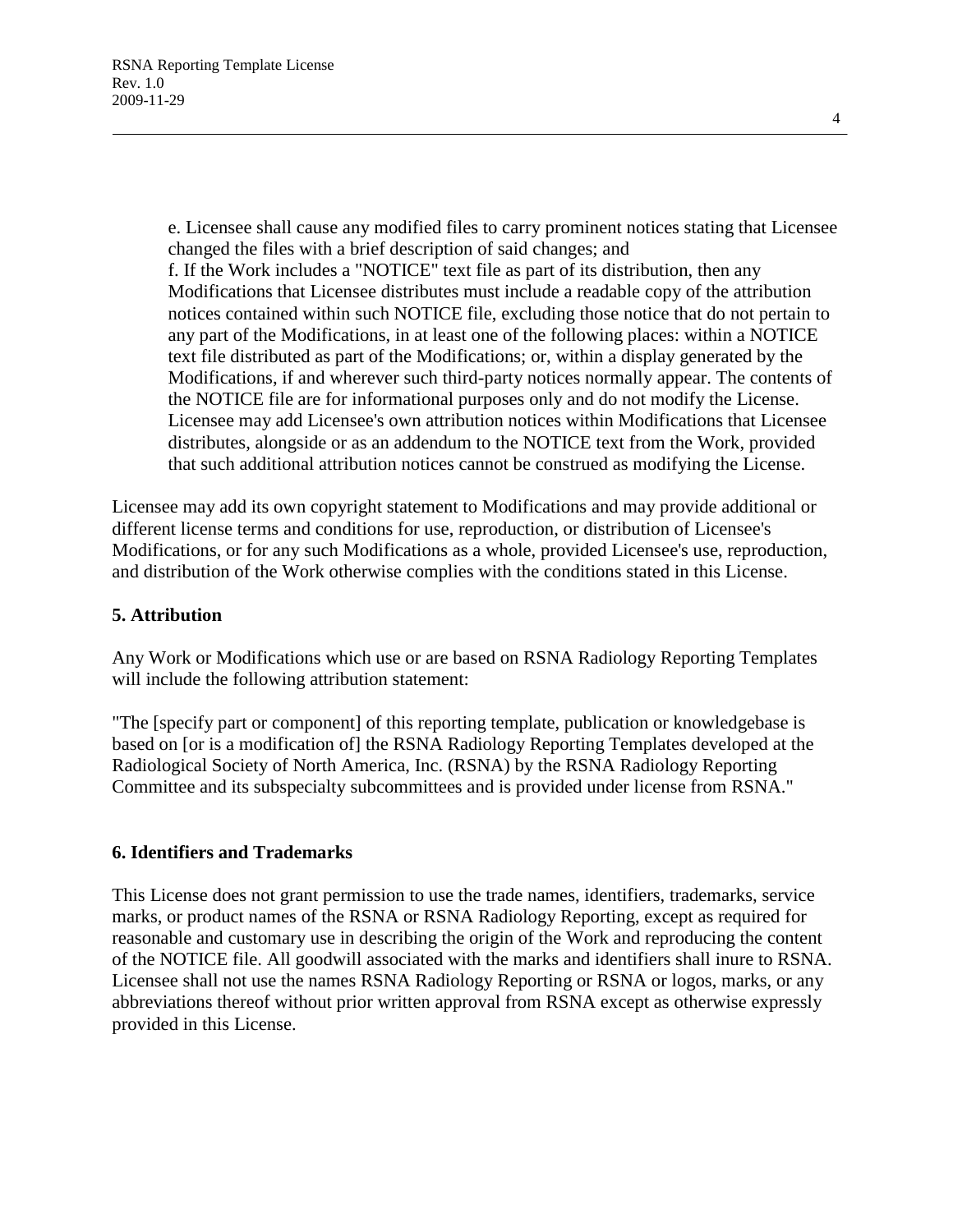### **7. Disclaimer of Warranty and Indemnification**

Unless required by applicable law or agreed to in writing, RSNA provides the RSNA Radiology Reporting Templates and Licensor provides the Work (and each Contributor provides its Contributions) on an "AS IS" BASIS, WITHOUT WARRANTIES OR CONDITIONS OF ANY KIND, EITHER EXPRESS OR IMPLIED, INCLUDING WITHOUT LIMITATION ANY WARRANTIES OR CONDITIONS OF TITLE, NON-INFRINGEMENT, MERCHANTABILITY, OR FITNESS FOR A PARTICULAR PURPOSE. Licensee is solely responsible for determining the appropriateness of using or redistributing the Works and Modifications and assumes any risks associated with Licensee's exercise of permissions under this License. Should the Release Version of RSNA Radiology Reporting Templates, Works, or Modifications not work properly or be inappropriate for Licensee's purposes, the Licensee's sole remedy is to discontinue its use immediately. To the extent allowed by law, Licensee shall indemnify and hold harmless RSNA, and its officers, RSNA Radiology Reporting Template developers, employees, students, and agents, against any and all claims, suits, losses, damages, costs, fees, and expenses resulting from Licensee's possession, use, Modification or distribution of RSNA Reporting Templates or Works, including but not limited to any damages, losses, or liabilities whatsoever with respect to death or injury to any person and damage to any property. This indemnification clause shall survive the termination of this License.

#### **8. Limitation of Liability**

In no event and under no legal theory, whether in tort (including negligence), contract, or otherwise, unless required by applicable law (such as deliberate and grossly negligent acts) or agreed to in writing, shall any Contributor be liable to Licensee for damages, including any direct, indirect, special, incidental, or consequential damages of any character arising as a result of this License or out of the use or inability to use the Work (including but not limited to damages for loss of goodwill, work stoppage, computer failure or malfunction, or any and all other commercial damages or losses), even if such Contributor has been advised of the possibility of such damages.

RSNA SHALL IN NO EVENT BE LIABLE FOR A) PERSONAL INJURY OR PROPERTY DAMAGE OR LOST PROFITS, LOST BUSINESS OPPORTUNITY, INVENTORY LOSS, WORK STOPPAGE, LOST DATA OR ANY OTHER RELIANCE OR EXPECTANCY, DIRECT OR INDIRECT, SPECIAL INCIDENTIAL OR CONSEQUENTIAL DAMAGES, OF ANY KIND.

#### **9. Accepting Warranty or Additional Liability**

While redistributing the Work or Modifications thereof, Licensee may choose to offer, and charge a fee for, acceptance of support, warranty, indemnity, or other liability obligations and/or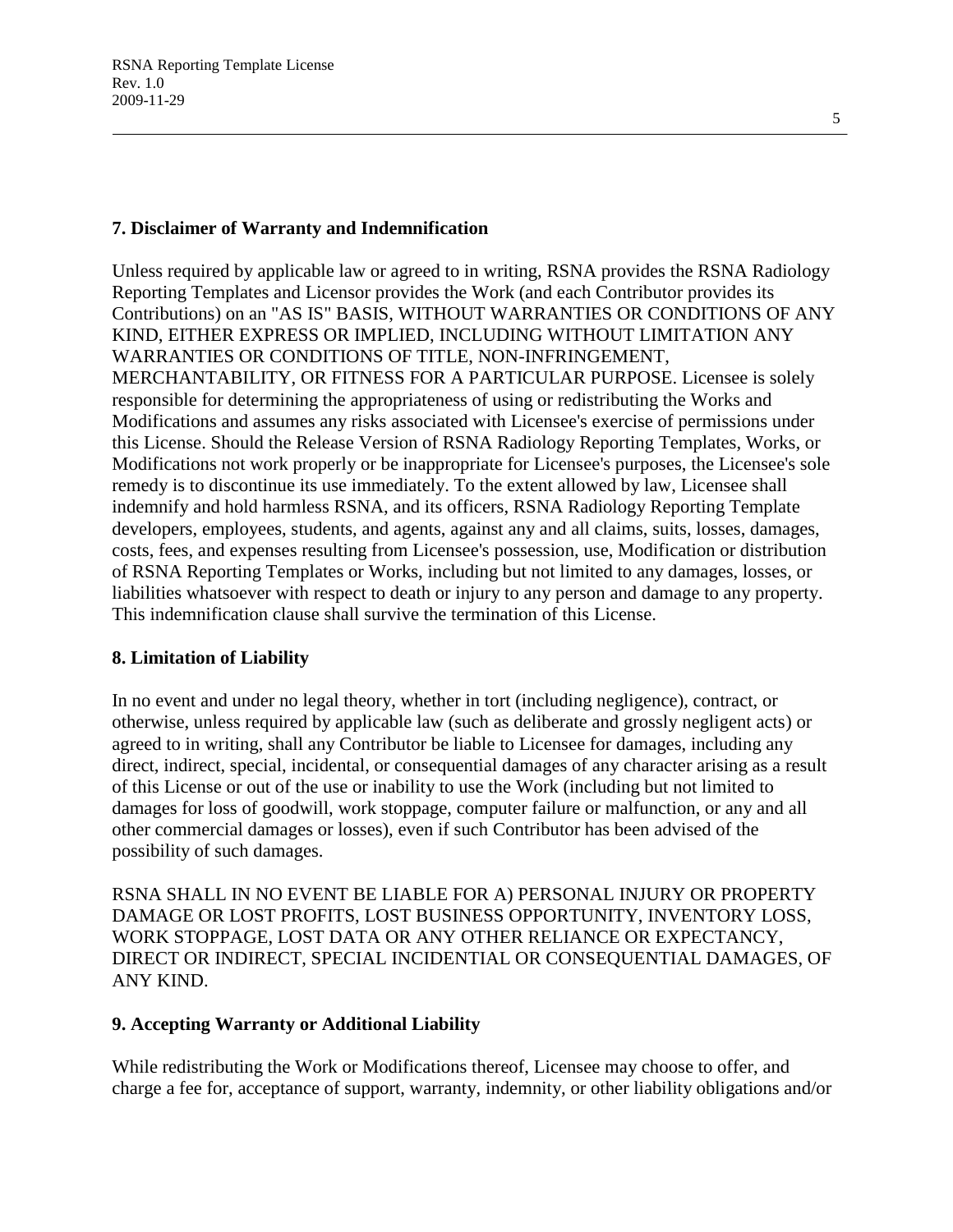RSNA Reporting Template License Rev. 1.0 2009-11-29

rights consistent with this License. However, in accepting such obligations, Licensee may act only on Licensee's own behalf and on Licensee's sole responsibility, not on behalf of RSNA or any other Contributor, and only if Licensee agrees to indemnify, defend, and hold RSNA and each Contributor harmless for any liability incurred by, or claims asserted against, RSNA or any other such Contributor by reason of Licensee's accepting any such warranty or additional liability.

#### **10. General**

This Agreement shall be construed in accordance with, and its performance shall be governed by, the laws of the State of Illinois, United States. Any suit, action, or proceeding arising out of or relating to this Agreement shall be decided in DuPage County, Illinois, U.S.A. Licensee accepts the venue and jurisdiction of the Federal District Court of Northern Illinois, Oak Brook, IL, or the DuPage County Superior Courts. The application of the United Nations Convention for contracts for the International Sales of Goods is hereby expressly excluded.

This Agreement embodies the entire understanding of the parties and supersedes all previous communications, representations, or understandings, either oral or written, between the parties relating to the subject matter hereof. If any of the provisions of this Agreement are determined to be illegal or unenforceable by a court of competent jurisdiction, all remaining provisions shall remain in full force and effect.

The Licensee is authorized to create derivative material of RSNA Radiology Reporting Templates without providing notice to the RSNA. The Licensee shall only distribute RSNA Radiology Reporting Templates or Modifications as noted in section 4. The Licensee may assign this agreement provided that: (1) the Licensee warrants that the Assignee is provided all terms of the License and (2) the Assignee agrees to all the terms of the License.

At no time will the Licensee be defined or treated as an independent contractor, partnership, agency, joint venture or contract of employment between the Licensee and the RSNA. RSNA may terminate this Agreement upon notice if Licensee is in breach of this Agreement and fails within thirty (30) days of a written demand for performance to cure such breach. Termination of this Agreement shall terminate all rights and License granted to Licensee relating to the Tools. All notices shall be delivered to:

## RSNA Director of Informatics 820 Jorie Boulevard Oak Brook, IL 60523 Facsimile: 630-571-7837 reporting@rsna.org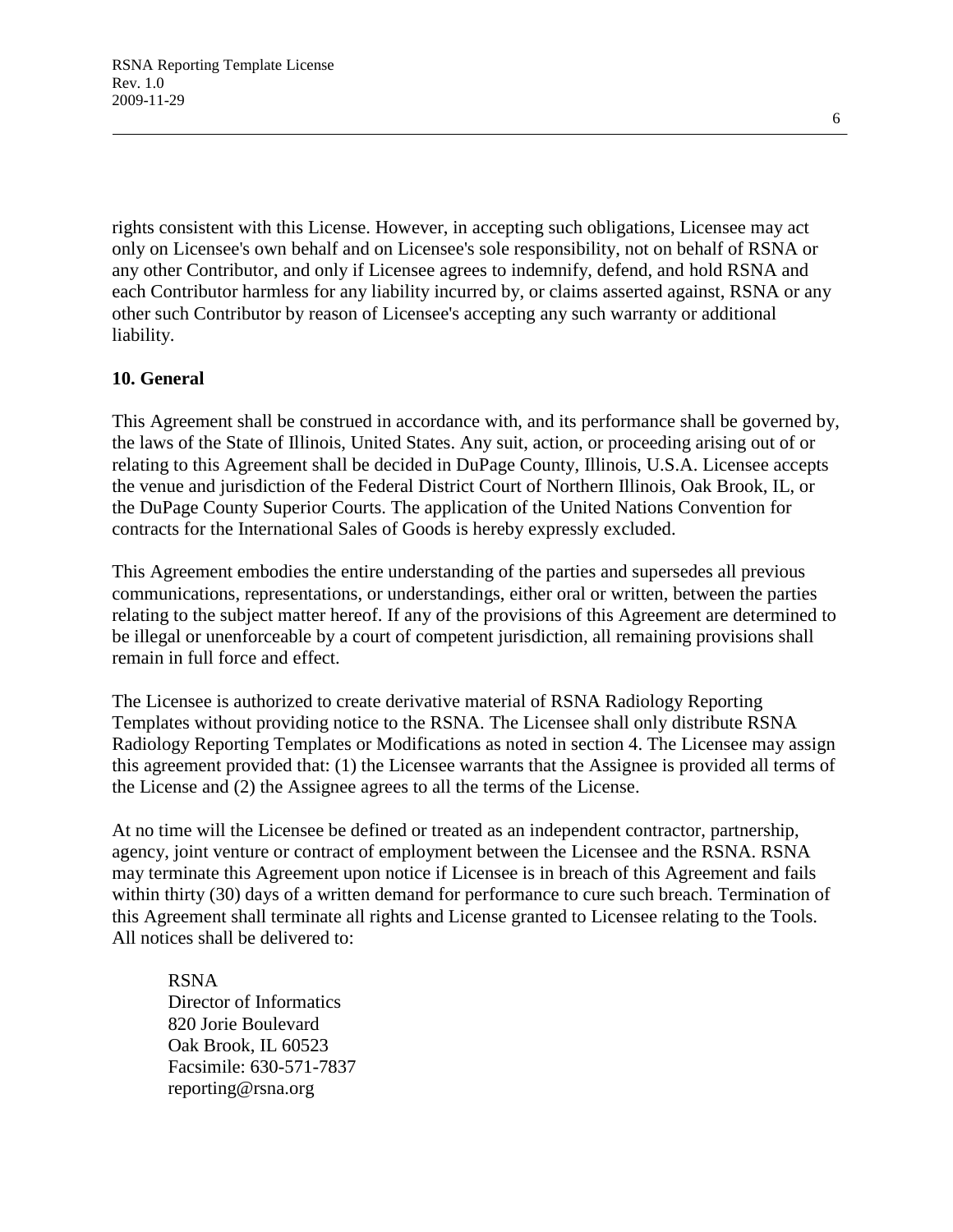## **Appendix A**

RSNA Radiology Reporting Templates

**Release Versions** The RSNA Radiology Reporting Templates are current as of the date they are downloaded from the RSNA Radiology Reporting Website. The RSNA Radiology Reporting Templates are currently available at [http://www.rsna.org/reporting/.](http://www.rsna.org/reporting/)

**File Format Conversion** RSNA Radiology ReportingTemplates are file format independent. File format conversions, such as conversions of RSNA Radiology Reporting Templates as a whole to an alternative representation from their released versions, are not considered original works of authorship.

Any distribution by the Licensee of File Format Conversion shall include the Copyright Notice in Appendix B of this license.

In naming the File Format Conversions, the title shall use RSNA Radiology Reporting as the first element of the title. Examples of titles would be: "RSNA Radiology Reporting: General Hospital Chest X-Ray" or "RSNA Radiology Reporting: University Healthcare Spinal CT."

#### **Acceptance of Conditions**

By downloading, copying, modifying, displaying, distributing or using RSNA Radiology Reporting Templates, the Licensee indicates acceptance of all of the terms and conditions of this Agreement.

## **Appendix B**

Copyright Notice Included in RSNA Radiology Reporting Templates The text should be enclosed in the appropriate comment syntax for the file format.

Copyright (c) 2009, Radiological Society of North America, Inc. (RSNA)

## ALL RIGHTS RESERVED

This file is part of the "RSNA Radiology Reporting Templates."

The "RSNA Radiology Reporting Templates" are licensed without charge under the RSNA's license agreement (the "License"); you may not use this file except in compliance with the License.